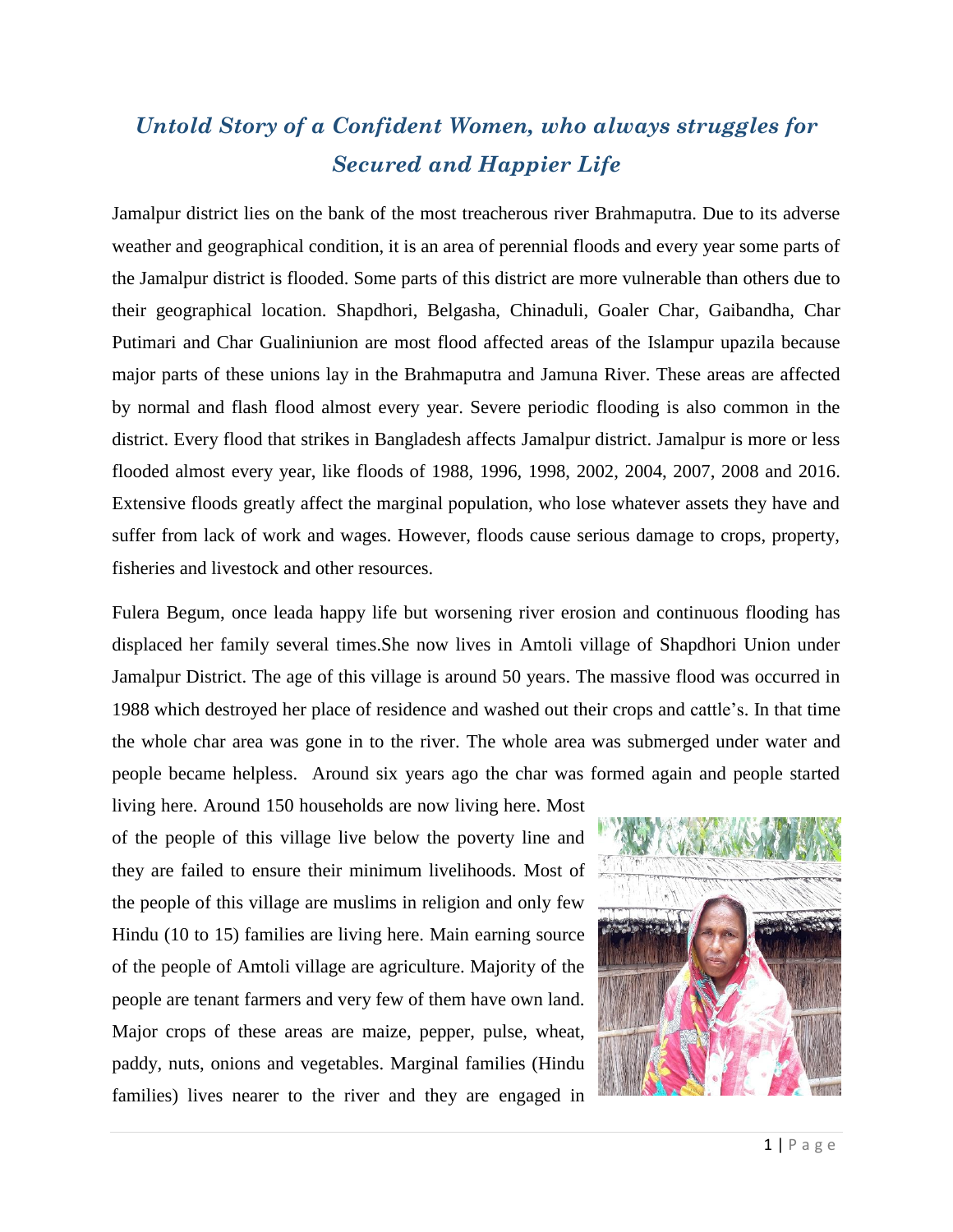fishing but unfortunately they couldn't harvest/catch fish regularly from river because of government restriction on fishing during breeding time.

In 1967, Fulera Begum was born in Char Juddubaunder Shapdhori Union of Islampur Upazila. She had four sisters and two brothers. Among them she was just after the fourth. Her father was engaged in agriculture in Char Judduba and he had 4 to 5 capita cultivable land. Their family were goes well at that time but continuous river erosion destroyed their each and everything. All of their homestead land and cultivable land were gone into river due to continuous river erosion of mighty Brahmaputra River. She said that from her childhood she faced five times river erosion. At that time her family was suffered by extreme financial crisis and her father was bound to give her early marriage. At the age of 15, she got married with Afaz Uddin. Now they have three sons and one daughter. Among them her elder son is already got married and lives with them. He engaged in agriculture works and also engaged with some seasonal business. Her youngest son is read in class 9 and helped his fatherin cultivation. Unfortunately his second son is physically disable and couldn't do anything. Her daughter was also got married off but she is now living with Fulera Begum because of giving up by her husband.

River erosion is a common phenomenon in this village and people of this village always struggle for this unbearable situation. She mentioned that after the birth of her youngest son, her home was broken around 24 times due to river erosion and frequent flooding. In the mean time she moved from one place to another likeAmtoli, Shishuar Char, and Kasharidoba and then finally shifted to Amtoli again. When she lived in Char Shishuarand Kasharidobavillage she shifted from one side to another side of the char for several times because of continuous river erosion. The most tragic history is that within the last five years she faced five times river erosion. Now she has no land of her own. Due to the adverse impact of natural calamities, she lost all of his wealth and she became a hard core poor.

Her husband, Afaz Ahmed engaged in agriculture. Fulera Begum along with his two sons also helped them in agriculture. They generally produce two times of crops in a year. One in Jaistha (Bengali month) and another one is in Chaitra (Bengali month). They had taken a lease of 2 capita land from others and they produce maize, pepper, pulse, wheat, paddy, nuts, onions and vegetables. She said that most of the famers now cultivate Maize in the replacement of Paddy. Because it needs minimum labor and provides much profit.They usually produce 20 mounds of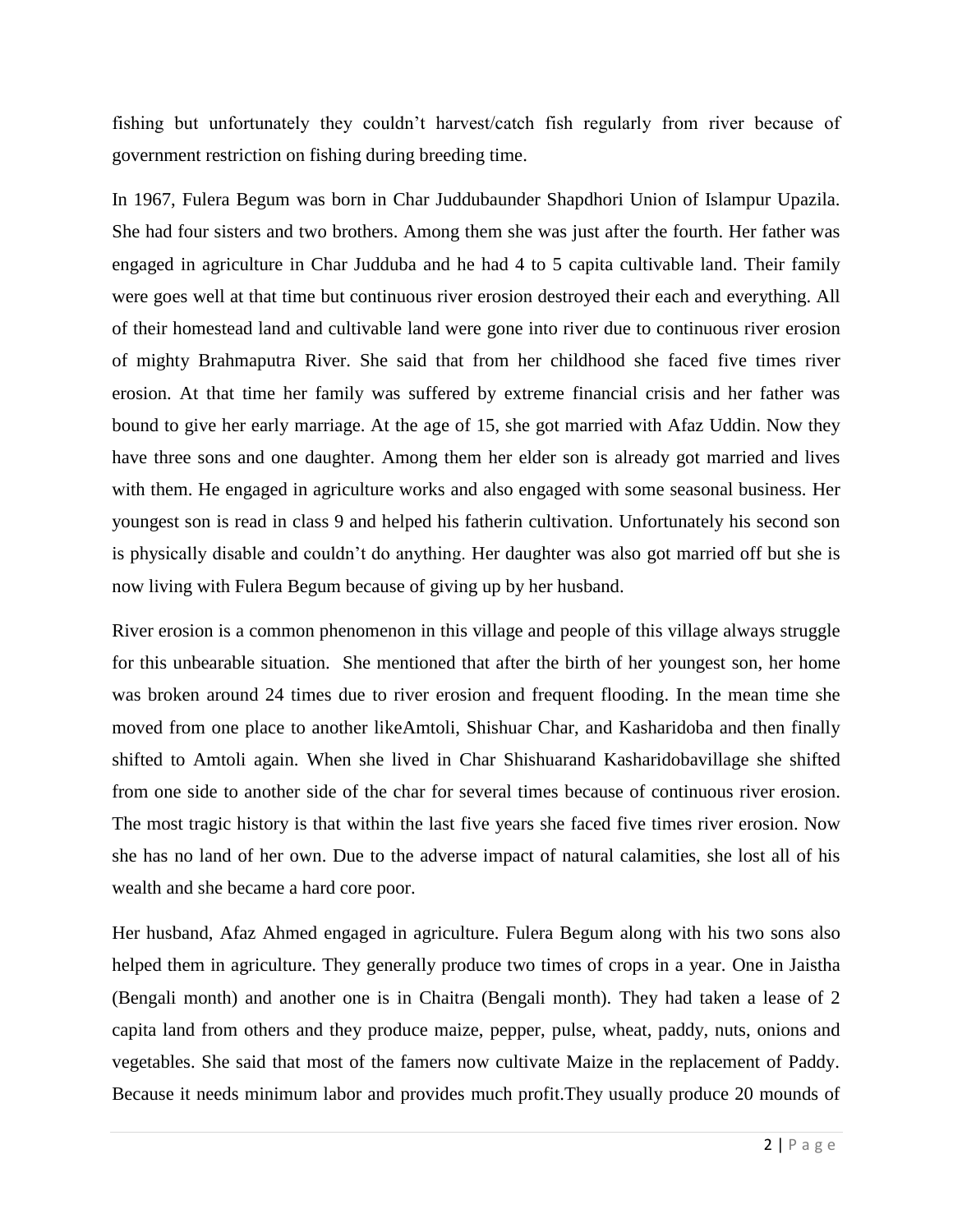corn and 7-8 mounds of pepper and 8 mounds of jute per capita. This year they are unable to cultivate pepper because of excessive rainfall. She added that female are also extensively engaged in agricultural works. Generally women cultivates pepper and nuts and they are also worked as an agri-labor. Women also participate in paddy harvesting, pepper harvesting (30 taka per bag), livestock rearing and hiring in the field.

They generally used Ground water (Shallow pumping of 90 feet) for irrigating their crops. She said that 3 to 4 times irrigation is needed for both Maize and Pepper cultivation. In case of Paddy cultivation, irrigation water is also essential but now a day people are more focused on cultivating Maize, Pepper and Mustard crops. She also added that 1 liter diesel oil is needed for 1 hour irrigation (approximately 65 taka per liter). Due to excessive price of diesel oil, villagers often faced an acute crisis for maintaining continuous irrigation. She mentioned that char areas soil absorb much water that why they have to irrigate their crop land continuously.

Flood and river erosion are the major natural disasters extensively occurred in Shapdhori Union of Islampur upazila under Jamalpur District. Almost every year flood inundate the lands, wash out their crops and destroy their homes and assets. Flood specially occurs in Ashar, Srabon and Vadra (Bengali Month) and stay about 3 months at their homestead land and six months at the low land. In the last year in 2016 there was a severe flood which was about to7 feet higher from the normal water level. It creates huge problems on their livelihoods. As they don't have any cyclone shelter, so during disaster they fall in severe trouble. They cannot move as their needs.

Communication system is very poor in Shapdhori union and it becomes horrible during disaster. Boat is the only way of communication although it is not available. She mentioned that boat is available only 2 times in a day and it is 8 am-12pm and 12pm-3pm. If anyone misses this time, he/she can't reach the destination. She also added that if anyone feels that boat is very urgent for him, then he has to pay 1000-1200 T.K. to the boatman. It is impossible for poor and deprived people. That is why, pregnant women and old women often faces acute danger. As there is no medical center, people need to go to Ghutail for better treatment facilities which takes almost 1 hour by boat which is not always found in due time. Serious patients, especially children, elderly people, pregnant women become the worst sufferers when they are taken to the clinic.

Poverty is one of the major problem in Amtoli village and most of the people of this village live below the poverty line. Most of the char areas people are illiterate. As a result early marriage,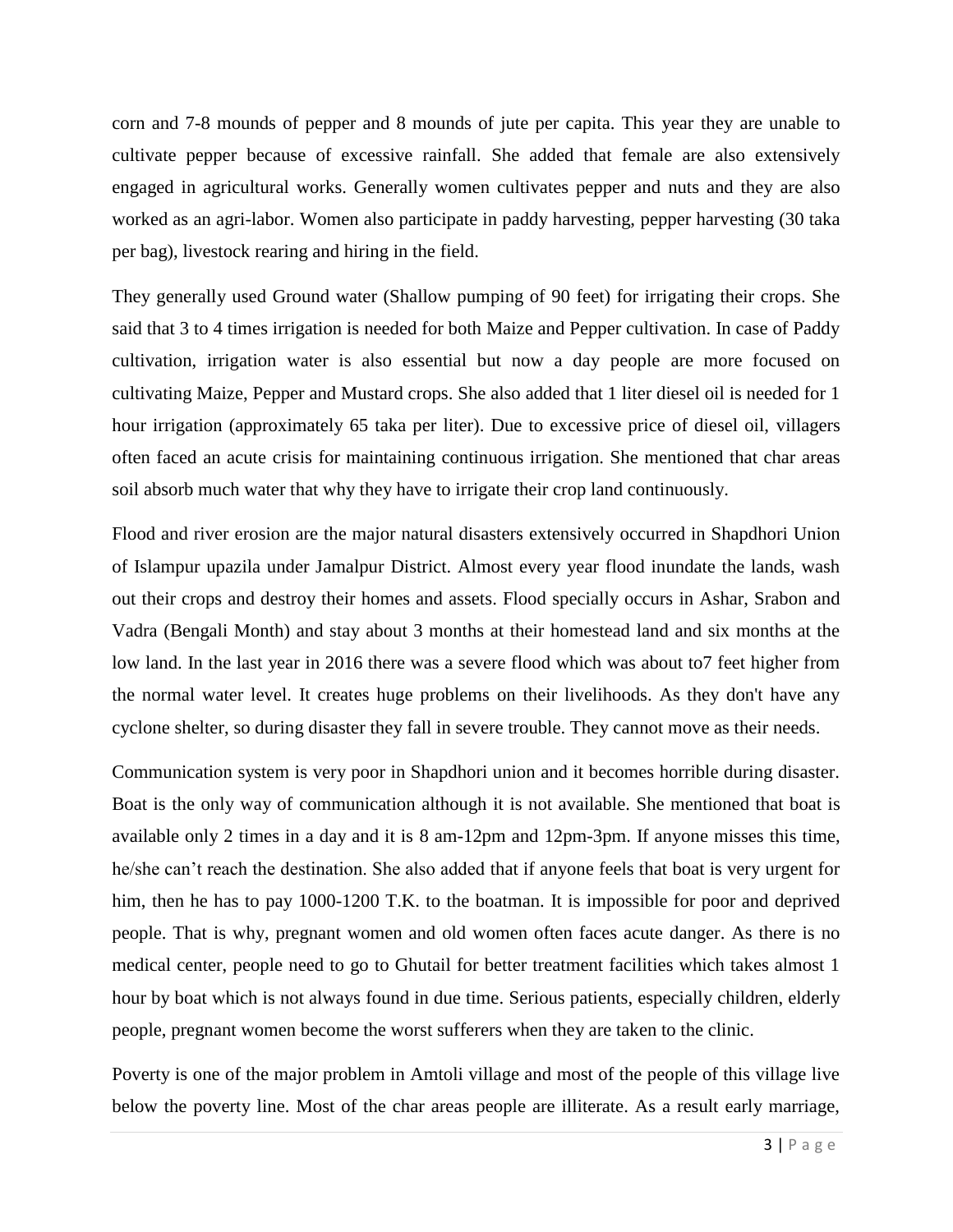dowry and social prejudices is a common characteristics of this village. Poor family often married their teenage girls and they have to pay huge amount of dowry. Climatic disasters like flood and river erosion destroy everything at a regular interval. Poor people of this area mainly live in the bank of the river. People those who are rich, they buy land in the Islampur upazila and live there. They hardly come here for taking after their land, Poor are obliged to live here because they have no ability to buy land in the other area. That is why, poor people live in the char and migrate from one char to another char. Because of unemployment in disaster time seasonal or temporary migration is a common picture of this village. People of this areas migrate to other places (Jamalpur, Barishal, Sylhet, Dhaka and Mymensing) in search of employment and generally engaged with day laboring works like rickshaw pulling, garments, jute mills, road and building construction.

People generally use river water for bathing and washing their cattle's. People who are living beside the bank of the river they use river water for irrigation purposes. Generally people use tube-well water for drinking purposes but during flood, they mix Fitkiri with the river water for purification and then use for drinking. During flood, women face a lot of problems and it is hard to bring up their children, cook and collect drinking water for their family because they have to collect water from other villages by boat. She also told that during flood people living here effected by various waterborne diseases such as diarrhea.

People of this area have limited knowledge on water policies and treaty for trans-boundary Brahmaputra river water management issues. Unfortunately they have no clear perception on this issues. People of this area don't get any sorts of benefits or facilities through these government water laws, policies and water treaty. They always struggle for their basic rights and most important one is that for their existence. They urging from all the related government authorities and NGOs for a sustainable solution for their miserable livelihood. Women in this area have the rights for taking decisions at household's level. Fulerea Begum said that women are also engaged in several social development work and she herself engaged invillage development committee. According to her speech women also participant in several community welfare decision making activities.

She said that in the period of natural disaster, Union Parishad provide emergency support but unfortunately deprived and victim people couldn't get those support. Political influence, unequal